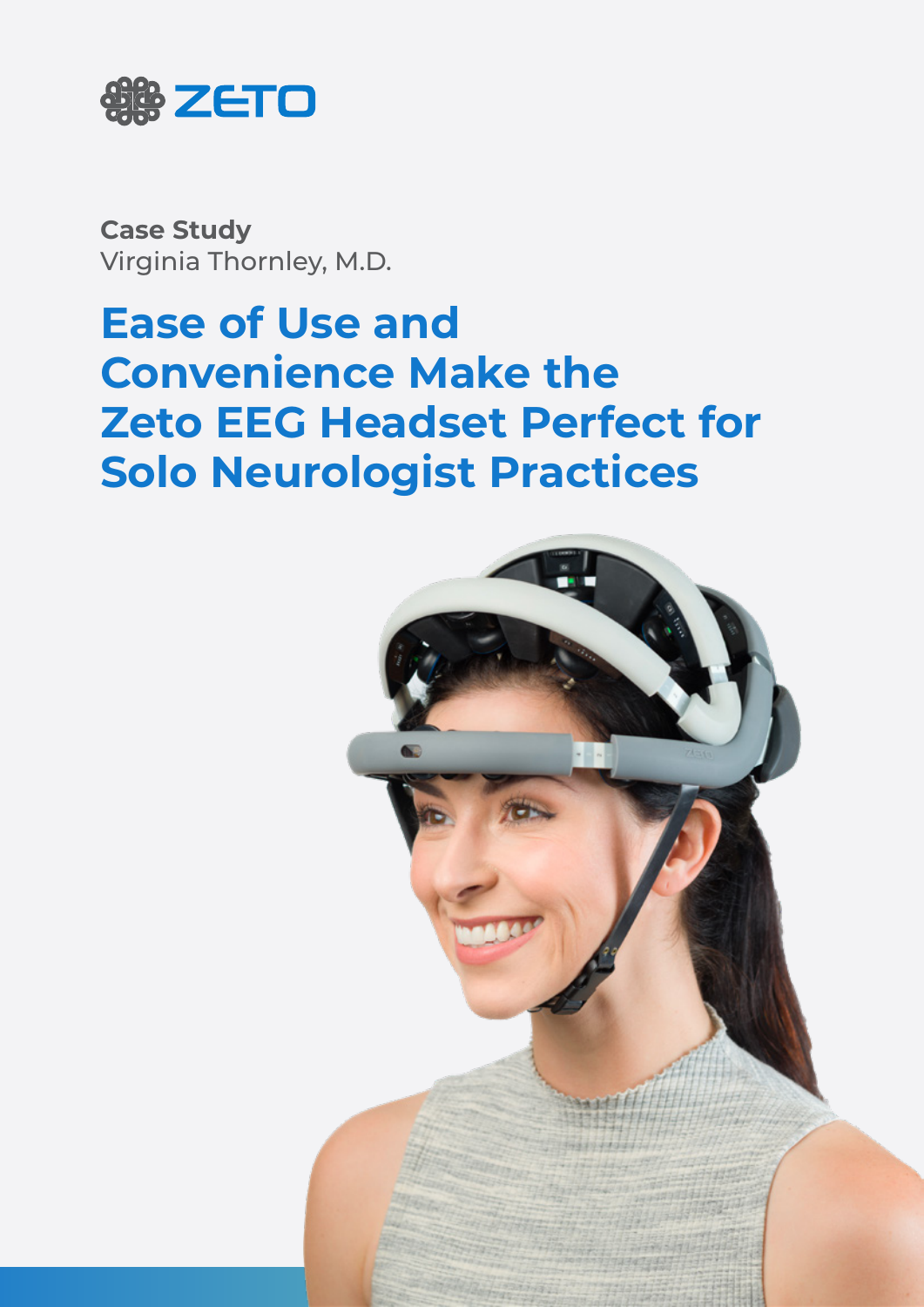



# **Virginia Thornley, M.D.**

 $\bigoplus$  virginiathornleymd.com

**Dr. Virginia Thornley** is a Board-Certified Neurologist who owns a solo neurology practice in Sarasota, Florida. She completed her neurology residency at the University of Vermont where she served as Chief Resident. After finishing a 2-year Epilepsy and Neurophysiology Fellowship at the University of Rochester, Dr. Thornley practiced neurology for nearly a decade in NYC at St. Luke's Roosevelt Hospital and Harlem Hospital and in private practice.

When COVID was raging in July 2020, Dr. Thornley opened "Elite Neurology" in Sarasota, Florida, a one-neurologist practice. "Agree 100% small practices give more personalized care. Many people around us own businesses, why not us doctors? Doctors have the knowledge and the skill set. All doctors should consider solo practices", she shared in her Twitter.

# **"It's hard, it's stressful, & it's mine, "**

In 2021, Dr. Thornley's colleagues selected her as a **Top Doctor in Neurology**. she added about her solo neurology practice in September, 2020.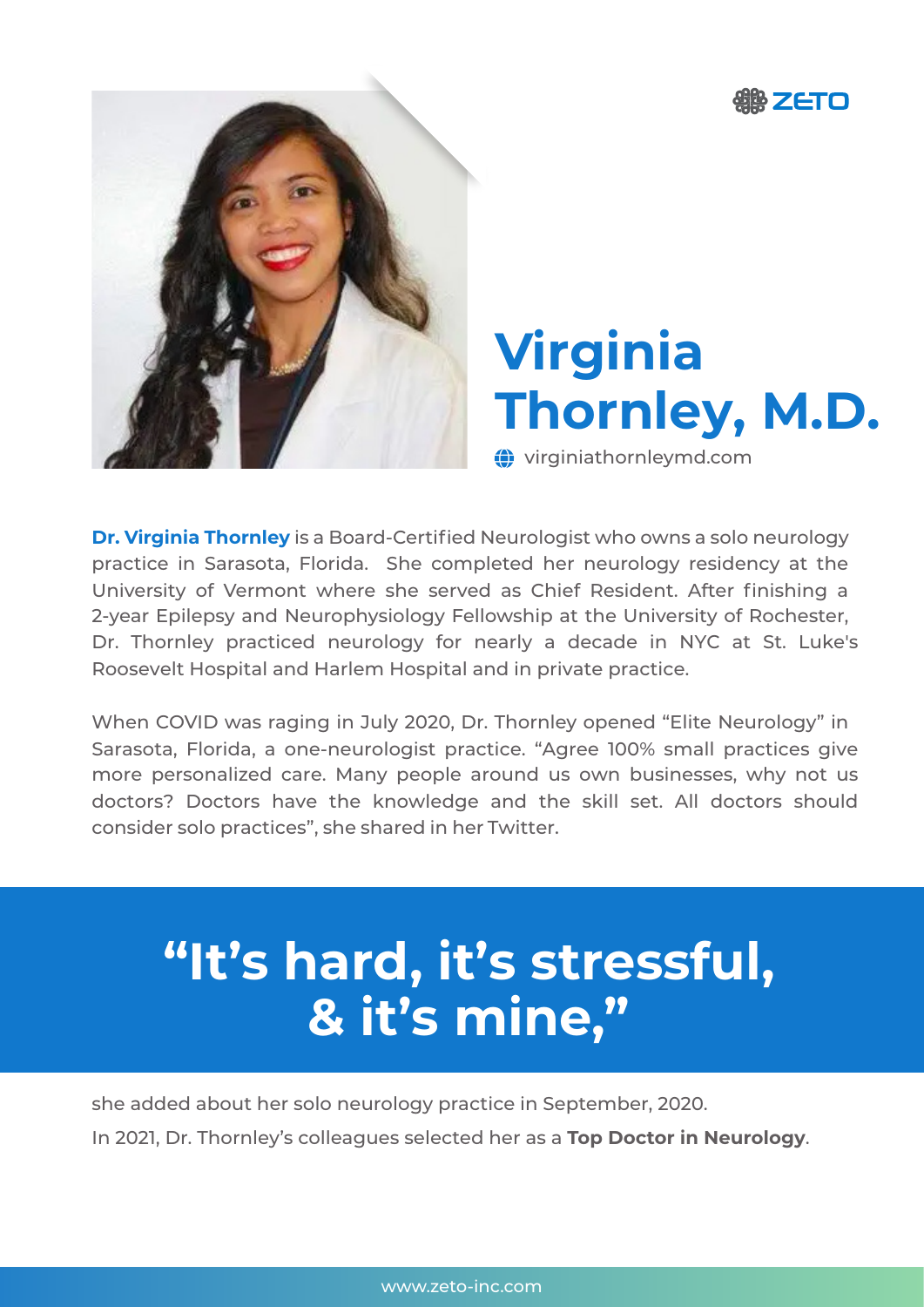## **Problem**



Dr. Thornley manages patients with a wide variety of complaints including migraine, dizziness, memory loss, head injury, and movement disorders. However, she has a particular interest in the diagnosis and treatment of epilepsy, her sub-specialty. The Zeto EEG is the core study in Dr. Thornley's epilepsy practice, mainly consisting of routine 22-minute EEG's, 72-hour ambulatory EEG's, and long-term video EEG monitoring. However, getting an EEG program up and running in a solo practice proved to be a struggle. Dr. Thornley faced these challenges:

- EEG machines are a large capital expense for a solo practice
- Finding qualified and affordable EEG technicians who are available immediately for her growing practice
- COVID-19 made finding and retaining reliable medical staff doubly burdensome
- Without EEG technicians available, the choice is to either delay care and refer patients to get the EEG done elsewhere, or for the physician to step in
- Troubleshooting a traditional EEG machine is time that a solo neurologist cannot afford to waste

Because of these challenges, Dr. Thornley searched for a reliable EEG system that would allow her to acquire high-quality accurate EEG studies on her own.

# **Solution**

"Zeto is a life-saver. As a micropractice starting out in the middle of the pandemic, it helped me tremendously," states Dr. Thornley. "Not required to have specialized EEG technicians. I perform my own EEG studies. I can do other administrative work in between studies. It saves the need of having to coordinate schedules with a technician and **saves on overhead, which were the selling points for me.** I love how easy it is to use. Once you are familiar it is very easy to apply the headset with minimal artifacts."

"It exactly suited what I was looking for weeks," Dr. Thornley continued. "It's the first time I got excited by a piece of medical equipment".

Within hours of a product demonstration, Dr. Thornley was so impressed by the features and that the system can record up to 6 hours of EEG data, she purchased the Zeto EEG system in fall of 2020.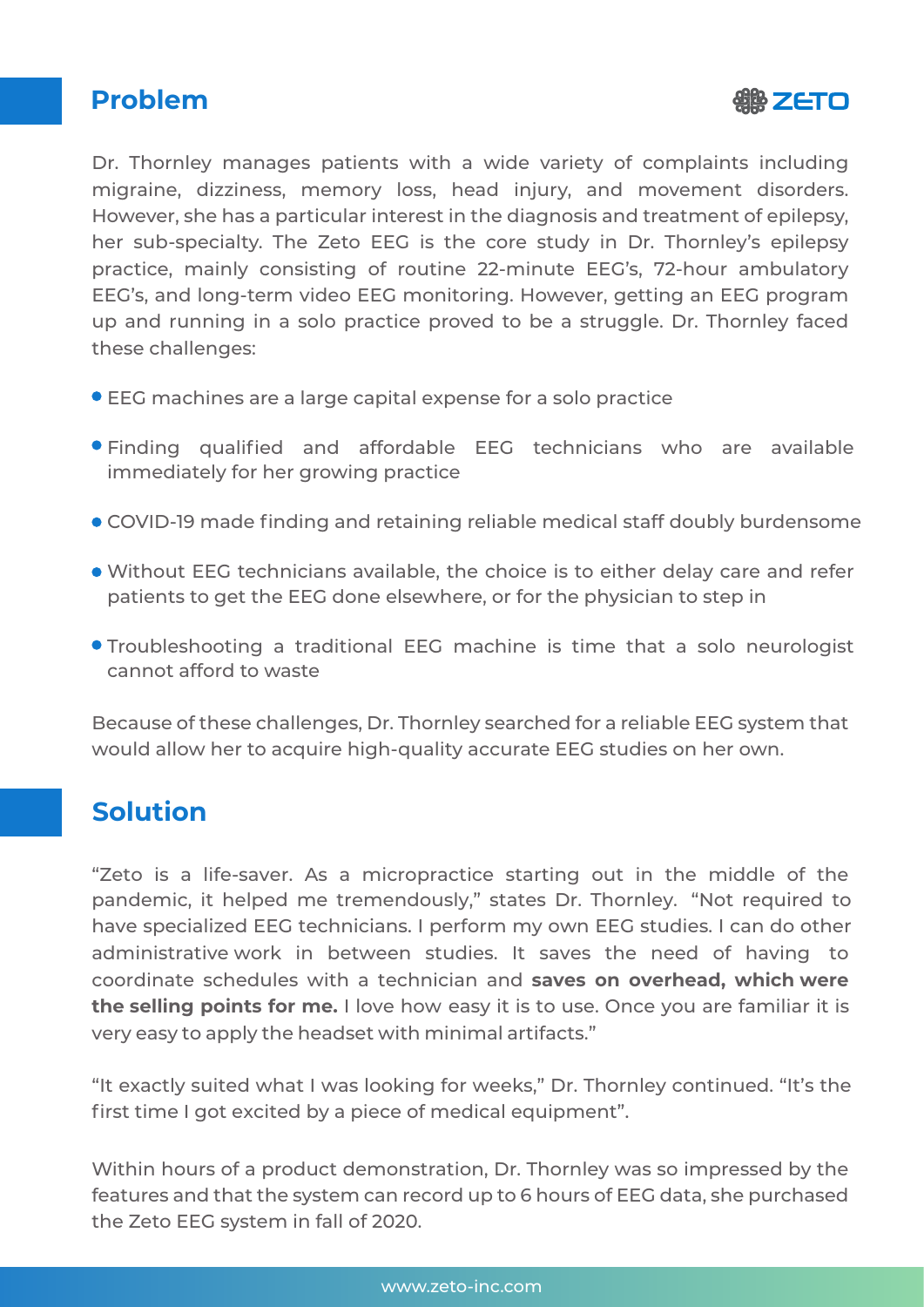

# **Incorporating the Zeto EEG into a Busy, Solo, Private Neurology Practice**

According to Dr. Thornley, the learning curve to implement Zeto EEG is a bit steep, but once you get the hang of it, it gets easy. "It is perfect for a private practice owner such as myself as I can easily throw it on in minutes which is far less time compared to the conventional electrodes using gel. Taking it off is an easy 1 minute. I quickly change settings with the touch of a button. It uses wi-fi and has a buffer if your internet goes down."



- $\bullet$  No messy electrodes
- **If you have background in EEG, it's** easier to take on and off compared to older technology
- **Biggest innovation in EEG since the** mid-80s, when EEG switched from paper to digital
- $\bullet$  No need for specialized EEG technicians, who are in extremely high demand since the start of COVID-19
- **Its software is always up-to-date** because it operates on a cloud platform and that also means there is very little IT knowledge or budget required
- $\bullet$  It has a buffer, so the Zeto EEG keeps recording even if your internet goes down

### **Pros Cons**

- **•** Learning curve is steep initially
- $\bullet$  No customizable reporting templates yet but an advanced report writer is available for a minimal fee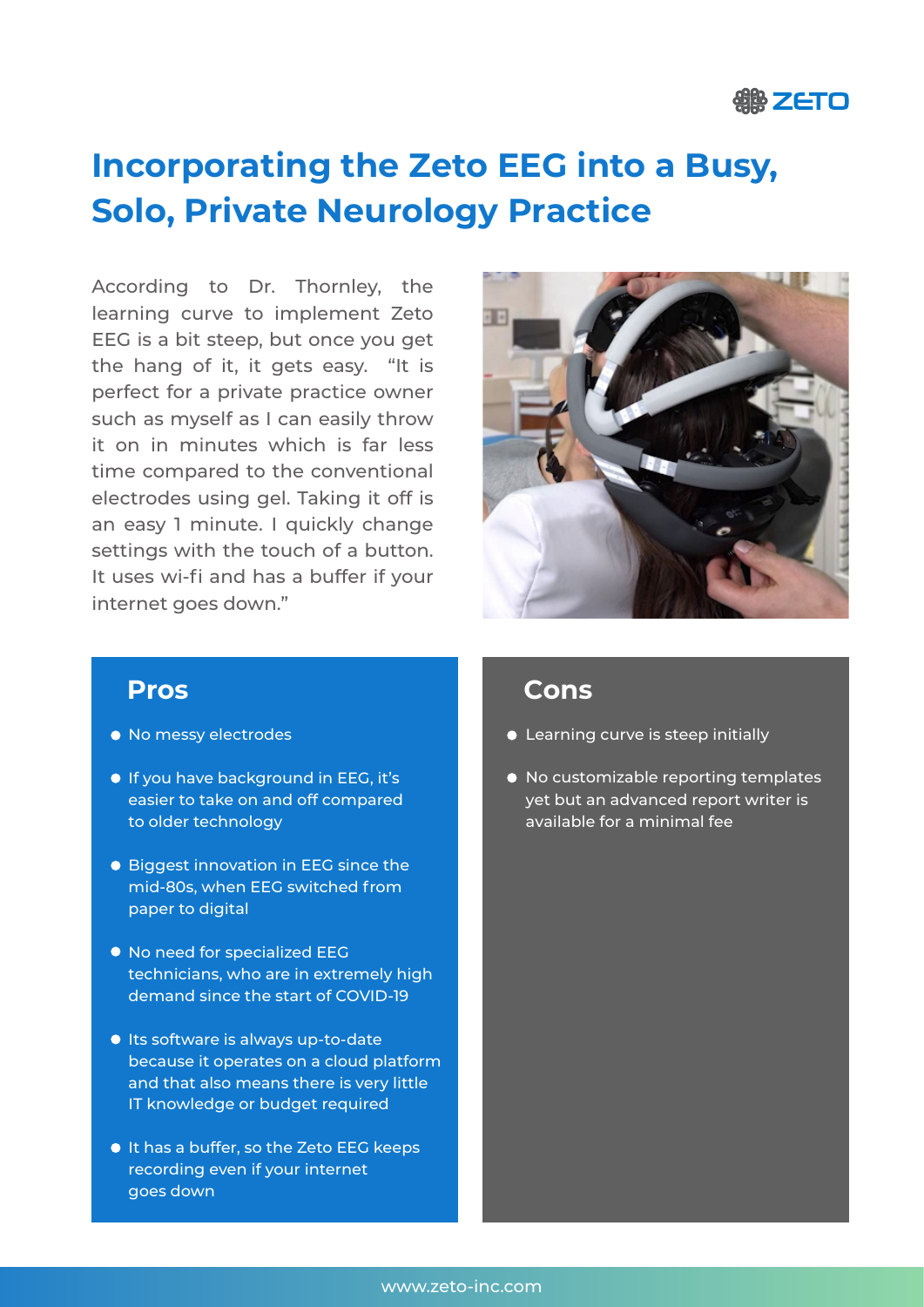

For Dr. Thornley, the pros far outweigh the cons. "I'm my own technician. I work part-time and I do about 2 to 4 EEG studies a week, or about 12-15 studies a month. Technical assistance is easy when you have questions. It is easy to use and maneuver. I usually read the results immediately after I see patients and share the results in near real-time," she states.

# **Tips and tricks from Dr. Thornley on using the Zeto EEG machine**

- Make sure the headset is perfectly placed before starting. Adjust the device so all the prongs are straight and touching the scalp. Once setup is complete, the signal quality indicators will turn green. After that, they do not need to be touched. Also, tighten the headbands enough so it's not too loose on the head or you may lose contact if the patient moves
- Make sure all electrodes are green
- When in doubt or it's not running, turn everything off, disconnect and reconnect
- Plug your laptop in, so you don't start from scratch if you are low on battery
- Check in fom time to time for artifactol don't want to come in at the 22minute mark to find everything dislodged and you have to start from scratch
- Taking off the Zeto EEG is easy; clean-up takes less than 5 minutes
- Take off the dry electrodes and discard them
- Clean the headset with alcohol swabs
- Disconnect the lead from the photic stimulator
- Disconnect the Zeto Interface Box (ZIB) which helps with spotty WiFi
- **Clean the references leads with alcohol swabs**